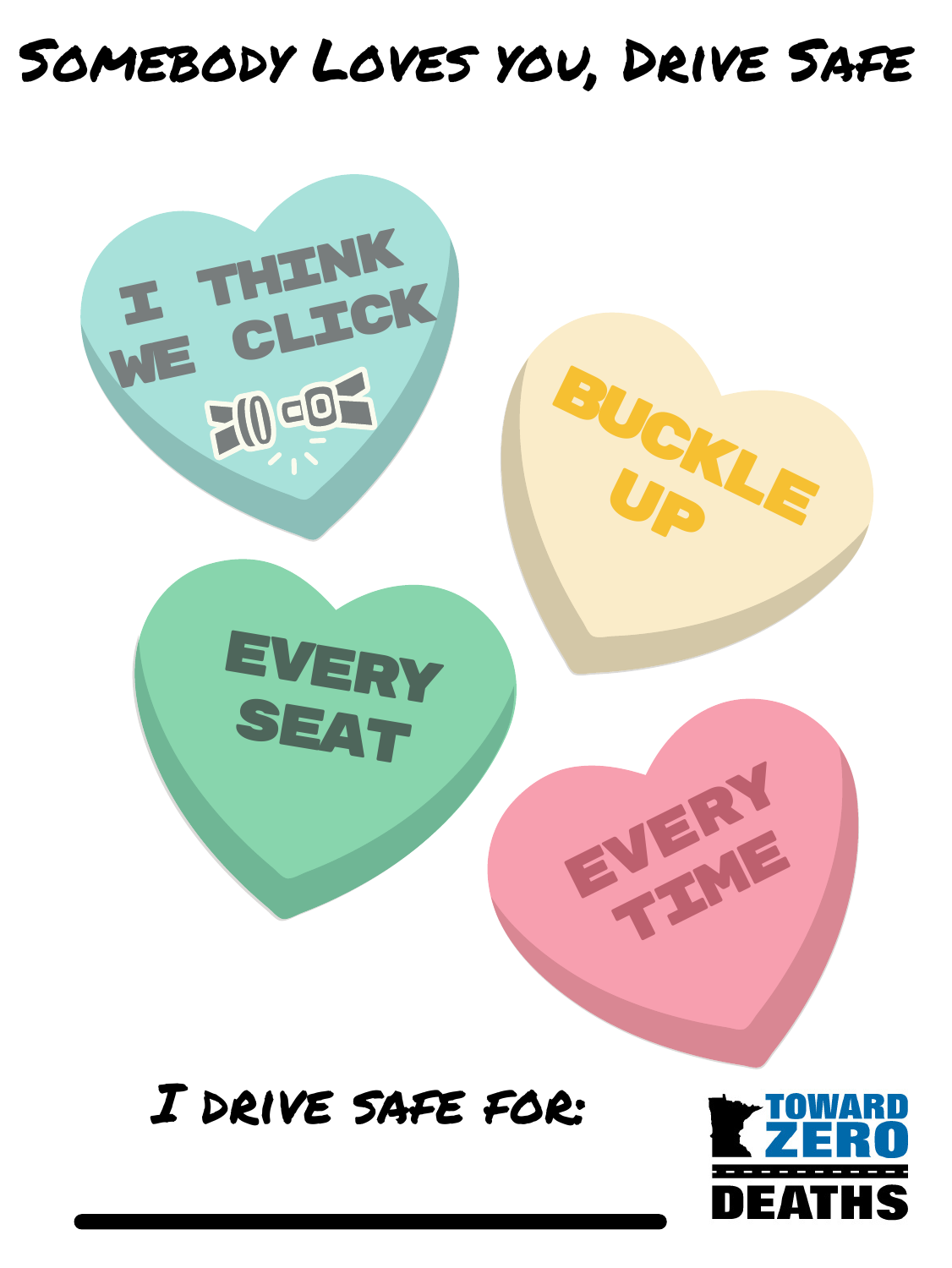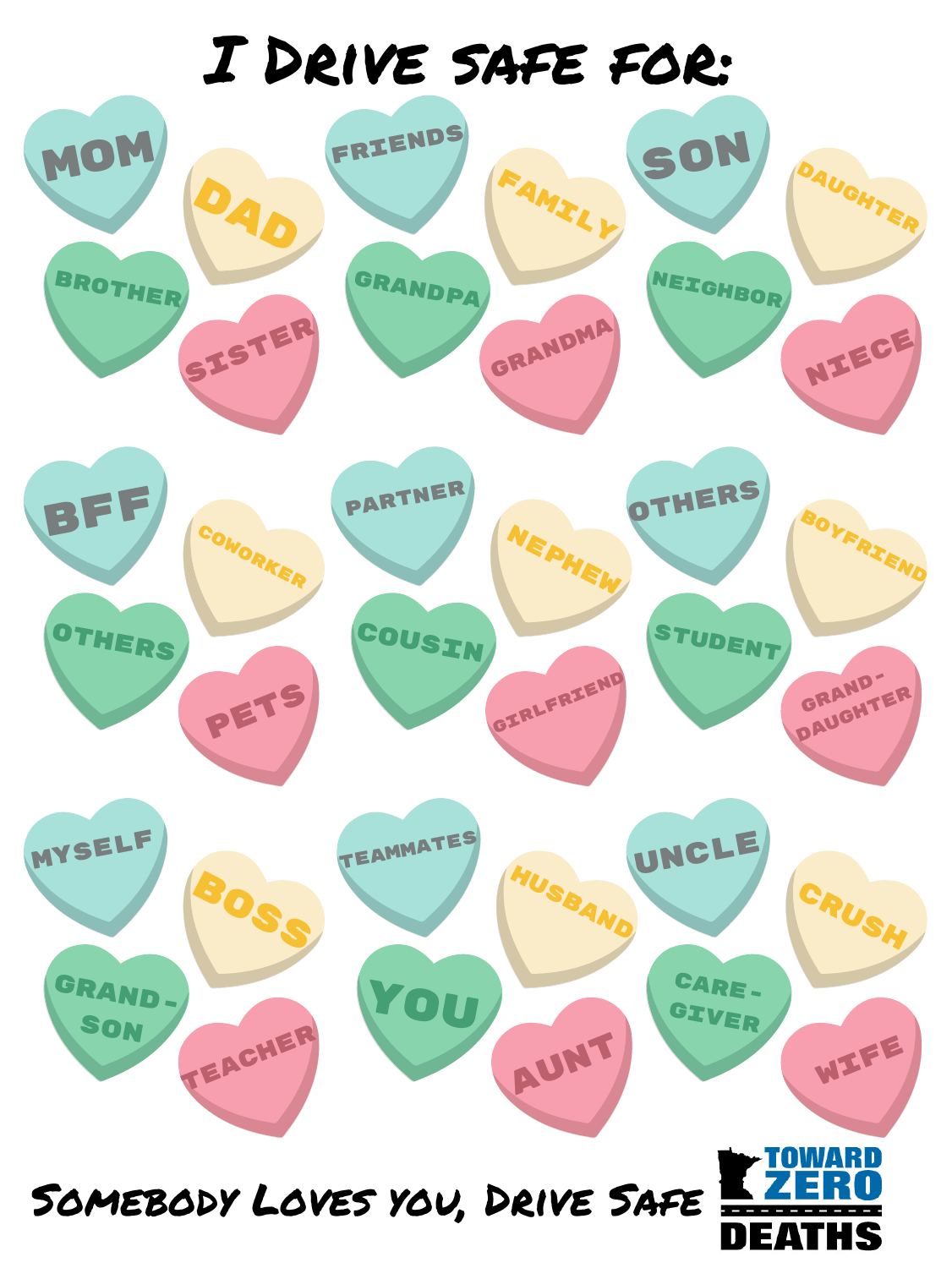

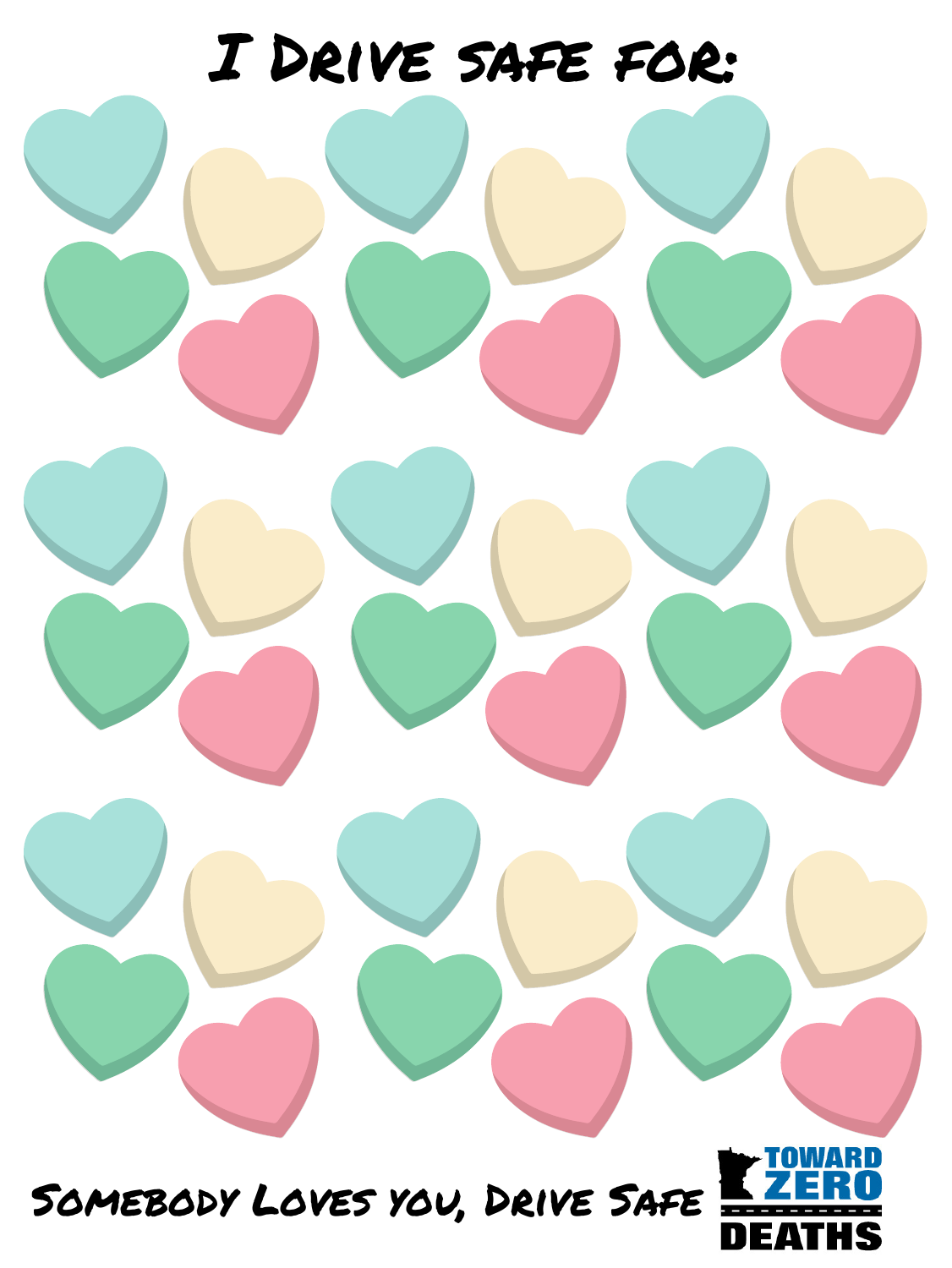## Somebody Loves you, Drive Safe



tIME

DEATHS

## Who is your reason for driving safe?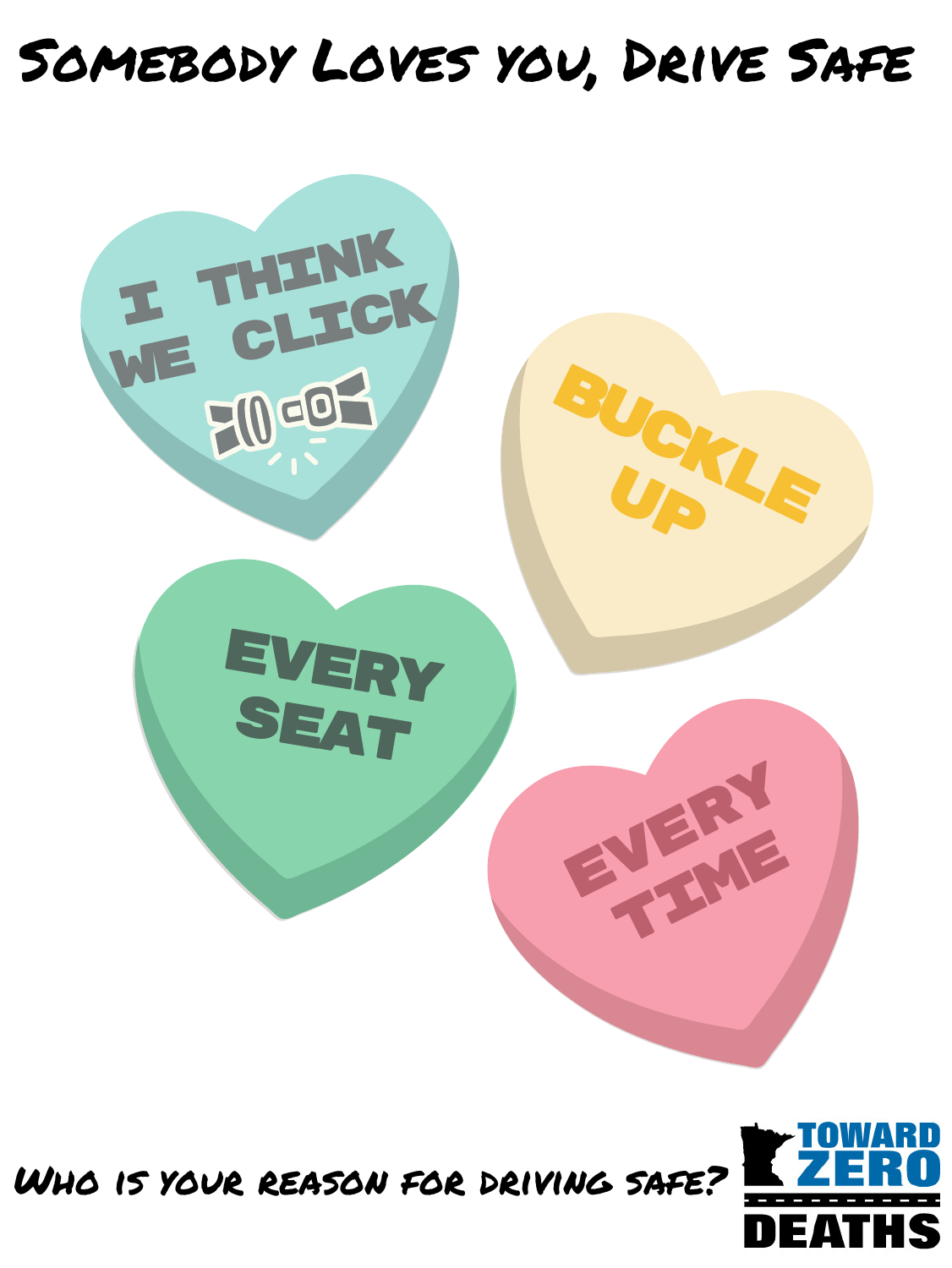#### WHO IS YOUR REASON FOR DRIVING SAFE?